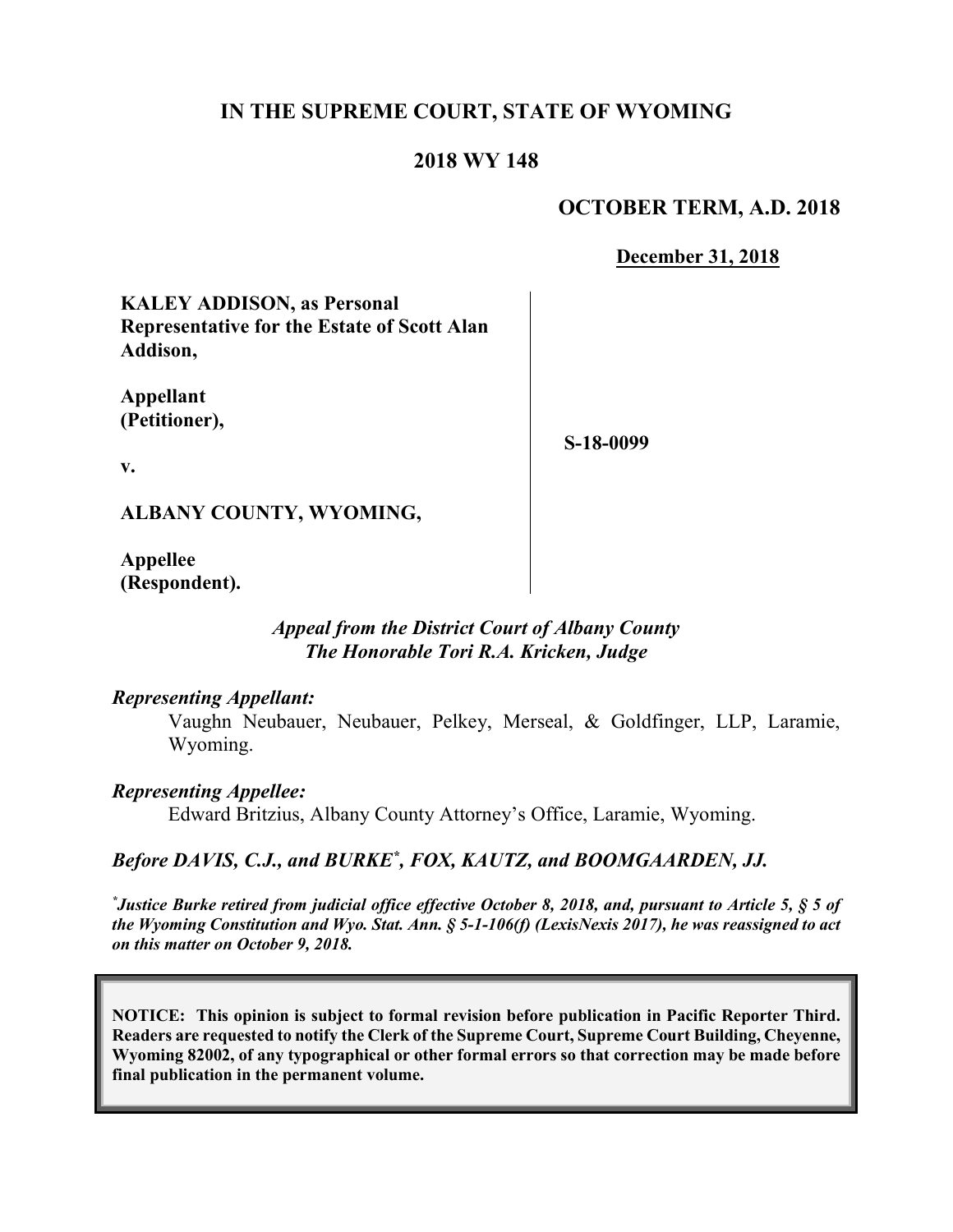### **BOOMGAARDEN**, Justice.

[¶1] Scott Alan Addison died prior to his criminal trial, while subject to a warrant for his arrest for violation of his bond conditions. His daughter, Kaley Addison, appeals the district court's order affirming the forfeiture of Mr. Addison's \$50,000 cash bond, claiming the doctrine of abatement *ab initio* applies to the bond forfeiture proceeding. We affirm.

### *ISSUE*

[¶2] Ms. Addison raises a single issue, which we restate: Does the doctrine of abatement *ab initio* apply to Mr. Addison's bond forfeiture proceeding?

### *FACTS*

[¶3] Appellant Kaley Addison's father, defendant Scott Addison, died December 6, 2017, in an armed confrontation with police in Cheyenne, Wyoming. Mr. Addison died the day after the State filed a motion to revoke his bond and the district court issued a warrant for his arrest, and five days prior to his scheduled criminal trial in Albany County, Wyoming. In March 2017, the State charged Mr. Addison with 25 felony counts: one count of first degree sexual assault, one count of blackmail, two counts of attempted blackmail, one count of felonious restraint, and twenty counts of sexual exploitation of a child. At the time of his death, Mr. Addison was free on a \$50,000 cash appearance bond, which, among other things, limited his travel to Albany and Laramie counties, and prohibited his use of alcohol or controlled substances.<sup>[1](#page-1-0)</sup>

[¶4] Following Mr. Addison's death, the district court, on the State's motion, ordered Mr. Addison's \$50,000 cash appearance bond forfeited to the State of Wyoming. Shortly thereafter, Kaley Addison filed an objection to the forfeiture order as Mr. Addison's heir, and requested that the district court either set aside the forfeiture order or stay the forfeiture pending appeal. The district court held a hearing during which it received evidence and heard argument regarding bond forfeiture. After the hearing, Mr. Addison's counsel, on behalf of Mr. Addison's estate, filed a motion for abatement *ab initio* of Mr. Addison's case, including the bond forfeiture order. The district court entered its order affirming forfeiture of Mr. Addison's bond on January 17, 2018. In affirming the bond forfeiture, the district court, *inter alia*, applied Wyoming Rules of Criminal Procedure 46-46.4 and the seven factors set forth in *In re Nw. Bail Bonds, Inc.*, 2002 WY 102, ¶ 10, 50 P.3d 313, 315–16 (Wyo. 2002) (citing *Application of Allied Fid. Ins. Co*., 664 P.2d 1322, 1325-26 (Wyo. 1983)) to evaluate whether a bond forfeiture should be set aside, and also considered whether the forfeiture proceeding abated with Mr. Addison's death. Kaley Addison timely appealed the district court's order only as to the court's ruling on the abatement issue.

<span id="page-1-0"></span><sup>&</sup>lt;sup>1</sup> On December 5, 2017, an off-duty Laramie police officer saw and took photos of Mr. Addison drinking alcohol at Hooters restaurant in Loveland, Colorado.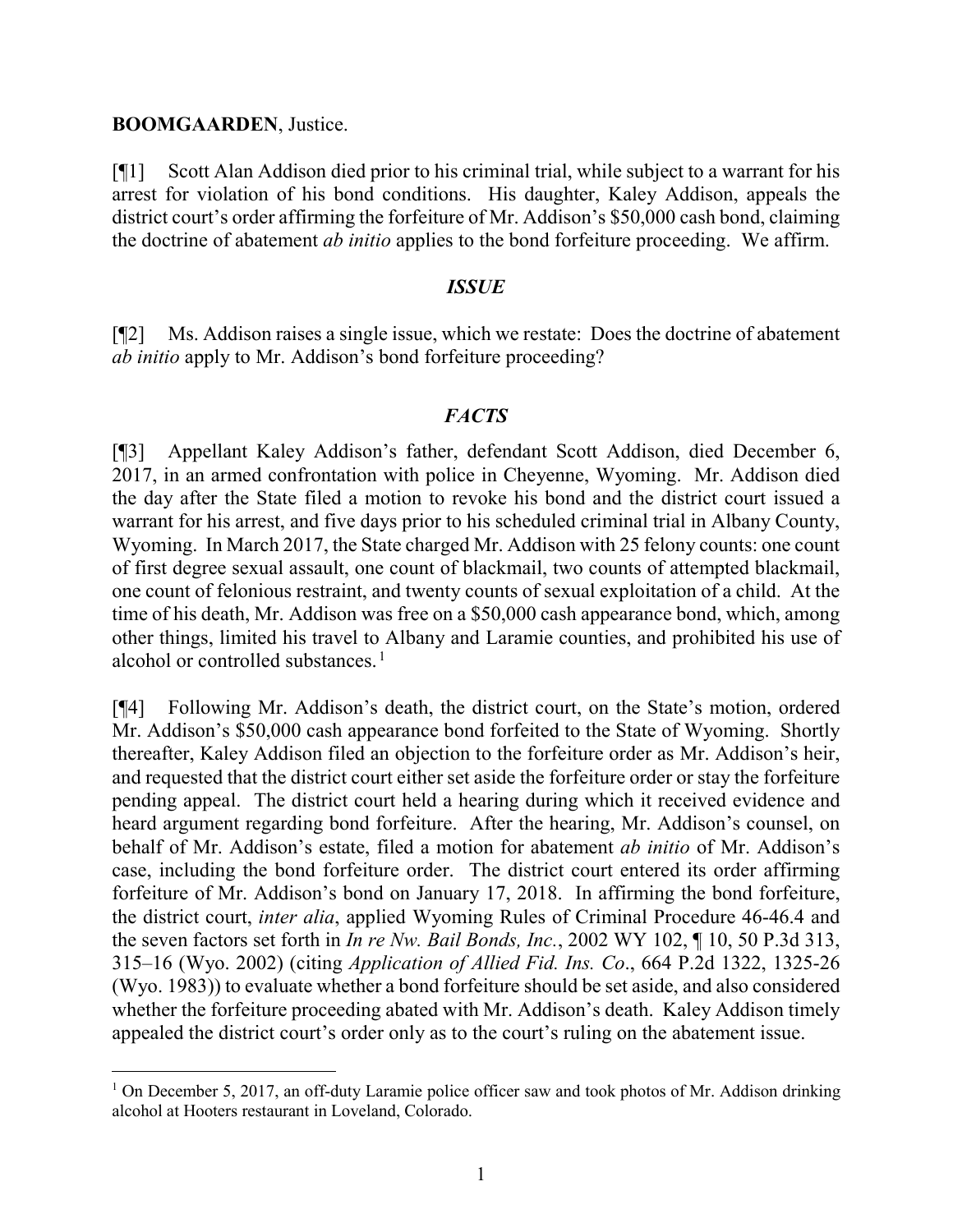### *DISCUSSION*

[¶5] We review de novo the district court's legal conclusion that the doctrine of abatement *ab initio* does not apply to bond forfeiture proceedings. *Boucher v. State*, 2012 WY 145, ¶ 6, 288 P.3d 427, 429 (Wyo. 2012) (citation omitted) (when we are asked to determine whether a court applied the correct rule of law, our review is de novo). Ms. Addison cites *State v. Free*, 37 Wyo. 188, 260 P. 173 (1927) and *Perry v. State*, 821 P.2d 1284 (Wyo. 1992) in support of her argument that Wyoming has followed the doctrine of abatement *ab initio* since 1927 and the district court erred when it held that the doctrine of abatement *ab initio* no longer applies in Wyoming. According to Ms. Addison, stare decisis requires that we apply that doctrine in this case. She cautions us against departing from settled precedent and emphasizes language from *Cook v. State*, 841 P.2d 1345, 1353 (Wyo. 1992) that "[*s*]*tare decisis* considerations weigh most heavily in cases involving property and contract rights." Ms. Addison fails to acknowledge, however, that this court has only applied the abatement *ab initio* doctrine to abate a judgment of conviction and all proceedings under such judgment when a criminal defendant died while his appeal was pending and prior to the issuance of this Court's opinion in the appeal. *Free*, *supra*; *Perry*, *supra*. We have never applied the doctrine to a bond forfeiture proceeding or any proceeding when the defendant died prior to trial. Consequently, whether the doctrine applies under the circumstances of this case is a question of first impression untethered to principles of stare decisis.

[¶6] The doctrine of abatement *ab initio* is a common law doctrine in which criminal proceedings are deemed nullified from the beginning for reasons unrelated to the merits of the action. *See Free*, 260 P. 173; *United States v. Davis*, 953 F.2d 1482, 1486 (10<sup>th</sup> Cir. 1992); *United States v. Brooks*, 872 F.3d 78, 87 (2d Cir. 2017). Application of the doctrine "leaves the deceased defendant 'as if he had never been indicted or convicted'" as to any counts on which a conviction has not yet become final. *Brooks*, 872 F.3d at 87. A cornerstone of this doctrine is the abatement of a judgment of conviction, in "the interests of finality and just punishment." *Id*.; *see also Free*, *supra*, ("[t]he underlying principle is that the object of all criminal punishment is to punish the one who committed the crime or offense, and not to punish those upon whom his estate is cast, by operation of law or otherwise."). "Finality requires that 'a defendant not stand convicted without resolution of the merits of an appeal', and recognition of the purposes of just punishment leads to the conclusion that 'to the extent that the judgment of conviction orders incarceration or other sanctions that are designed to punish the defendant, that purpose can no longer be served." *Brooks*, 872 F.3d at 87.

[¶7] Here, because Mr. Addison died prior to trial he was neither convicted nor punished. There was no judgment of conviction and, therefore, no proceedings accompanying such judgment. Consequently, the interests of finality and punishment served by abating a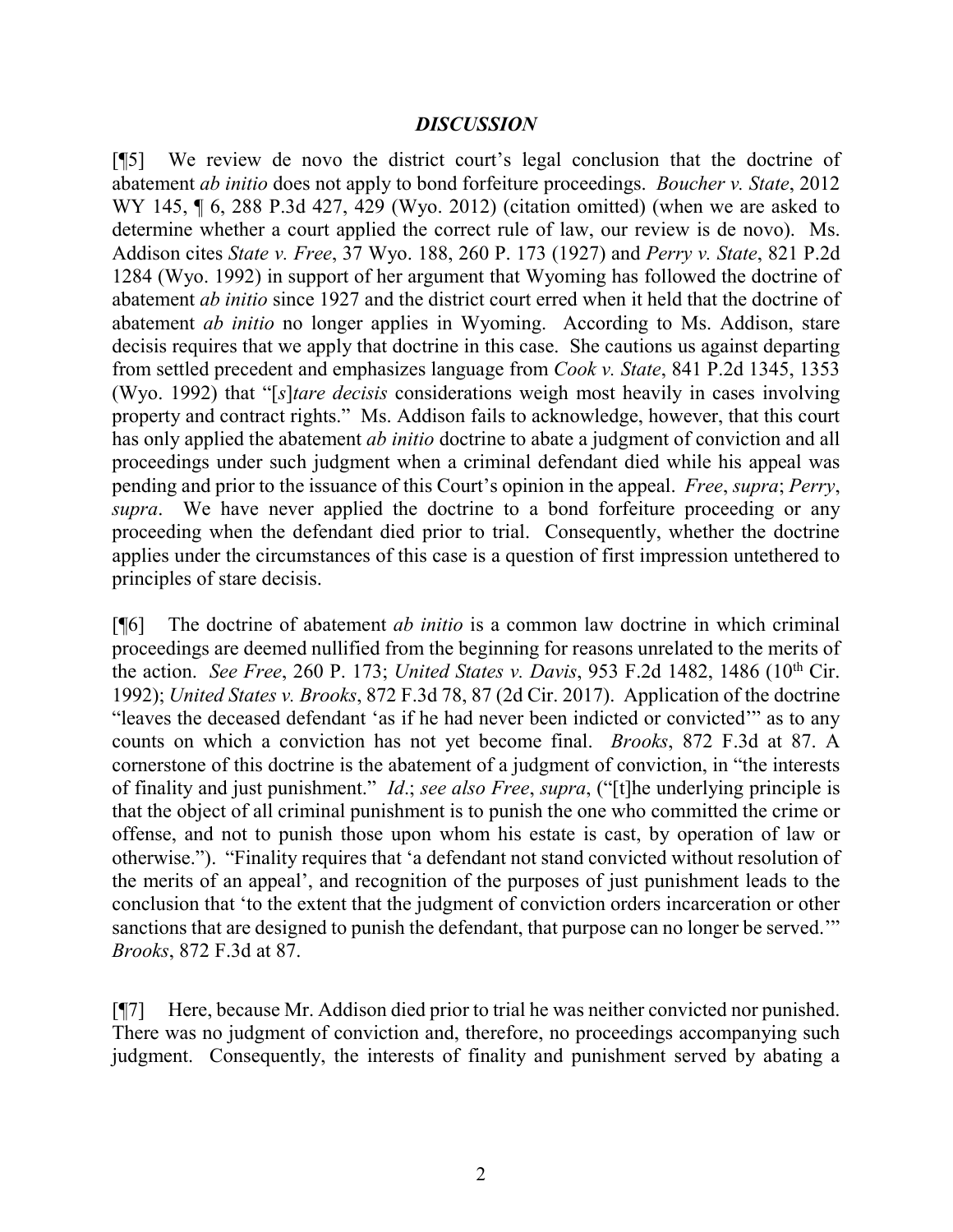conviction *ab initio* when a convicted defendant dies pending sentencing or direct appeal are not implicated in this case.<sup>[2](#page-3-0)</sup>

[¶8] In deciding this issue of first impression under the unusual facts where the defendant died prior to trial, but before his bond was forfeited, we agree, as did the district court, with the federal appeals court's reasoning in *Brooks*, *supra*, as to why "the principles of abatement do not apply" to bond forfeiture.

[¶9] Specifically, we agree that the bond forfeiture proceeding was collateral to any determination of Mr. Addison's guilt or innocence, as that proceeding arose out of separate court orders and conditions Mr. Addison agreed to at his arraignment, when he posted bond, and when he requested bond modification, to ensure he would not flee prior to trial. *Brooks*, 872 F.3d at 93. Mr. Addison's bond was a civil contractual agreement between the State and Mr. Addison, *id*., and the State demonstrated that Mr. Addison violated the terms and conditions of that agreement.<sup>[3](#page-3-1)</sup> In other words, though the \$50,000 cash bond was constructed in relation to Mr. Addison's pending trial, the bond forfeiture proceeding did not fall under the criminal prosecution or any judgment. The terms of Mr. Addison's pre-trial release were independent of the ultimate determination of his guilt or innocence, and the forfeiture of Mr. Addison's bond operated as damages for his breach of those terms, not as punishment for the criminal offenses for which he was charged. *See Beagle*, 86 P.3d at 1273.

[¶10] Ms. Addison would have us distinguish *Brooks* and cases cited therein on grounds that the interest in finality was served in those cases but has not been served in this case because Mr. Addison's bond was forfeited after, rather than before his death. *See Brooks*, 872 F.3d 78, 91-94 (court decided whether defendant's death while case was pending on appeal abates the previous bond forfeiture, for which the revocation was affirmed on interlocutory appeal); *see also United States v. Agueci*, 379 F.2d 277 (2nd Cir. 1967) (no relief for surety company pursuant to F.R.Cr.P.  $46(f)(2)$  where defendant died after forfeiture and his death was not the reason for his failure to appear); *United States v. Parr*, 594 F.2d 440, 442 (5<sup>th</sup> Cir. 1979) (defendant's death while at liberty following affirmance of his conviction on appeal and following forfeiture of bond for failure to appear at bond

<span id="page-3-0"></span><sup>&</sup>lt;sup>2</sup> The record indicates the district court held a status conference on December 7, 2017, the day following Mr. Addison's death, and the same day the court vacated Mr. Addison's trial. However, we found nothing in the record to evidence the dismissal of the amended information charging Mr. Addison with the 25 aforementioned felony counts. To the extent there may be any residual interest in finality to ensure all criminal matters in the underlying criminal action are terminated, the State could simply move to dismiss the amended information pursuant to W.R.Cr.P. 48. Abatement of the information is not necessary. *See, e.g.*, *Davis*, 953 F.2d at 1486 (court dismissed pending appeal on learning of defendant's death and remanded to the district court with instructions to vacate the judgment and dismiss the underlying indictment).

<span id="page-3-1"></span><sup>3</sup> Bond must be forfeited for breach of conditions of the bond. W.R.Cr.P. 46(f)(1); *Beagle v. State*, 2004 WY 30, ¶ 3, 86 P.3d 1271, 1273 (Wyo. 2004).